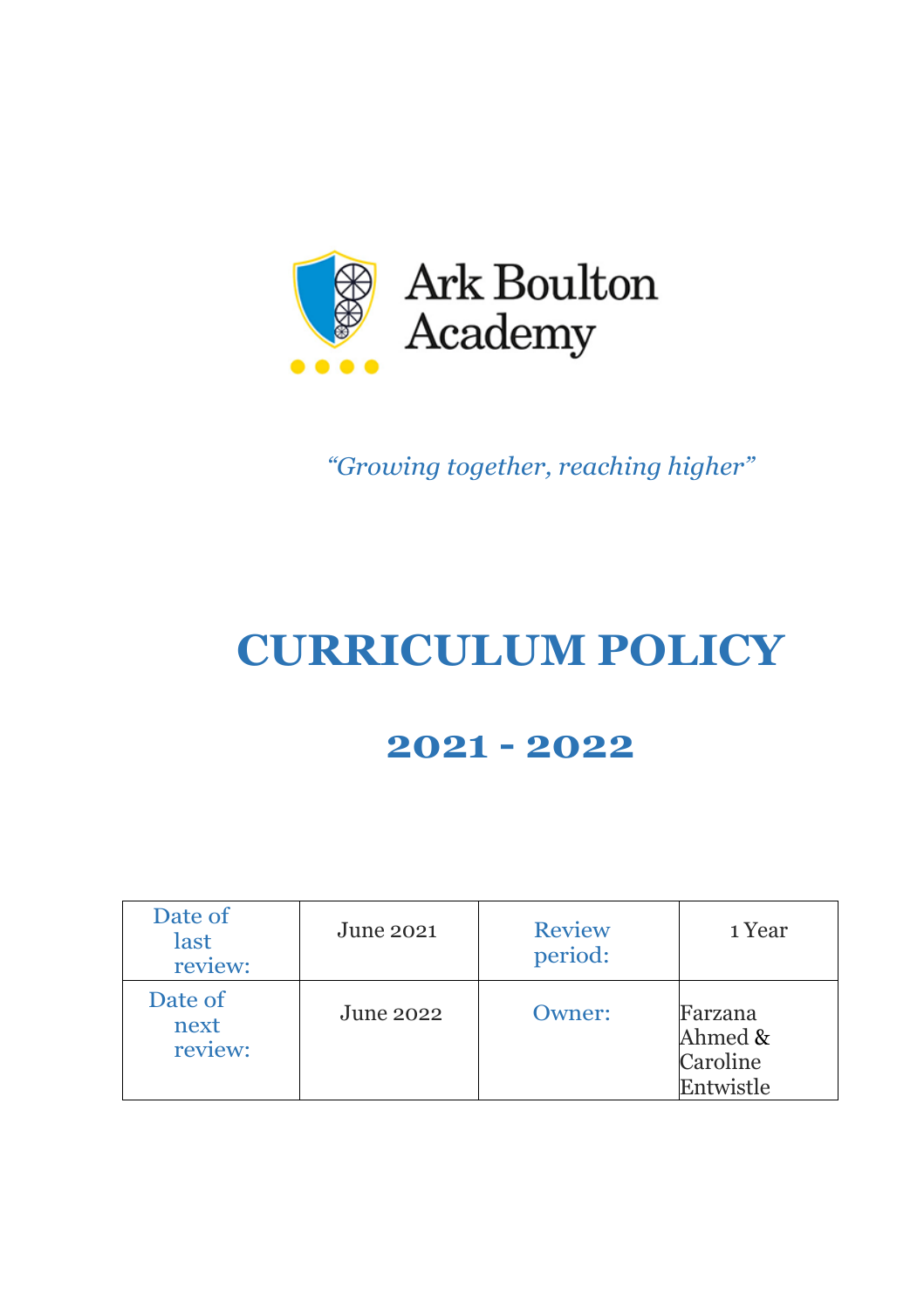# POLICY INFORMATION

# Named personnel with designated responsibility for

| Academic<br>Year | Designated<br>Senior<br>Person | Deputy<br>Designated<br>Senior<br>Persons | Nominated<br>Governor | Chair of<br>Governors |
|------------------|--------------------------------|-------------------------------------------|-----------------------|-----------------------|
| 2015/16          | D Richards                     | C Entwistle<br><b>Ahmed</b><br>F          |                       | Julie<br>Griffiths    |

# Policy Review Dates

| <b>Review Date</b> | <b>Changes Made</b>                                                                                     | By Whom    |
|--------------------|---------------------------------------------------------------------------------------------------------|------------|
| June 2016          | Curriculum updates                                                                                      | D Richards |
| <b>July 2017</b>   | Include Virtues information                                                                             | D Richards |
| September<br>2021  | Updated – concise version reflects updated<br>intent and explicit implementation and<br>subject updates | D Richards |

#### Ratification by LGB

| Academic<br>Year | Date of Ratification | Chair of<br>Governors |
|------------------|----------------------|-----------------------|
| 2015/2016        |                      | Julie<br>Griffiths    |

Dates of staff training for this academic year (if applicable)

| Academic Year 2016/17 |              |       |
|-----------------------|--------------|-------|
| Date                  | Course Title | Staff |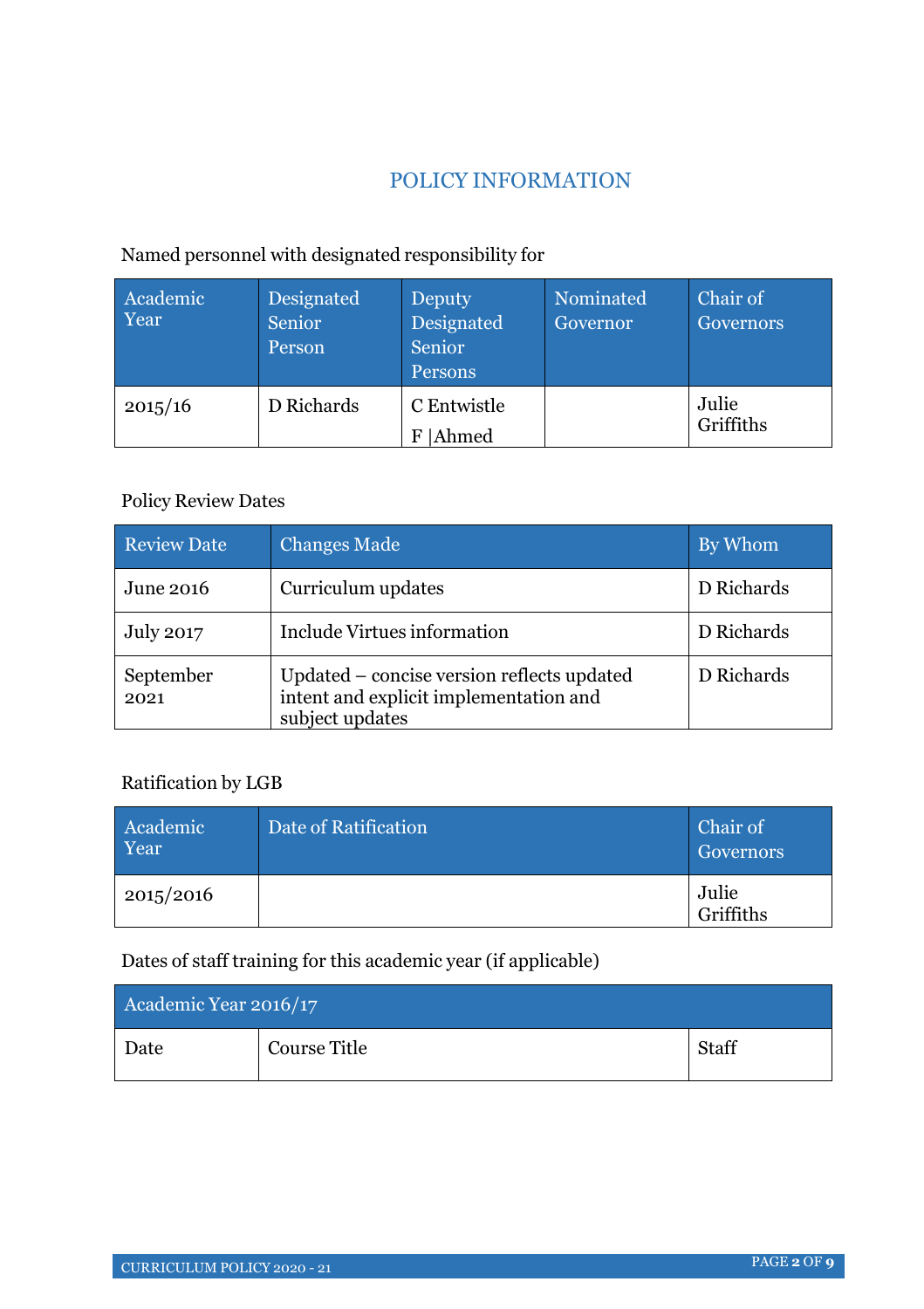## **CONTENTS**

| 1. Introduction              | Page 4 |
|------------------------------|--------|
| 2. Curriculum Intent         | Page 5 |
| 3. Curriculum Implementation | Page 6 |
| 4. Curriculum Impact         | Page 7 |
| 5. Setting                   | Page 5 |
| 6. References                | Page 7 |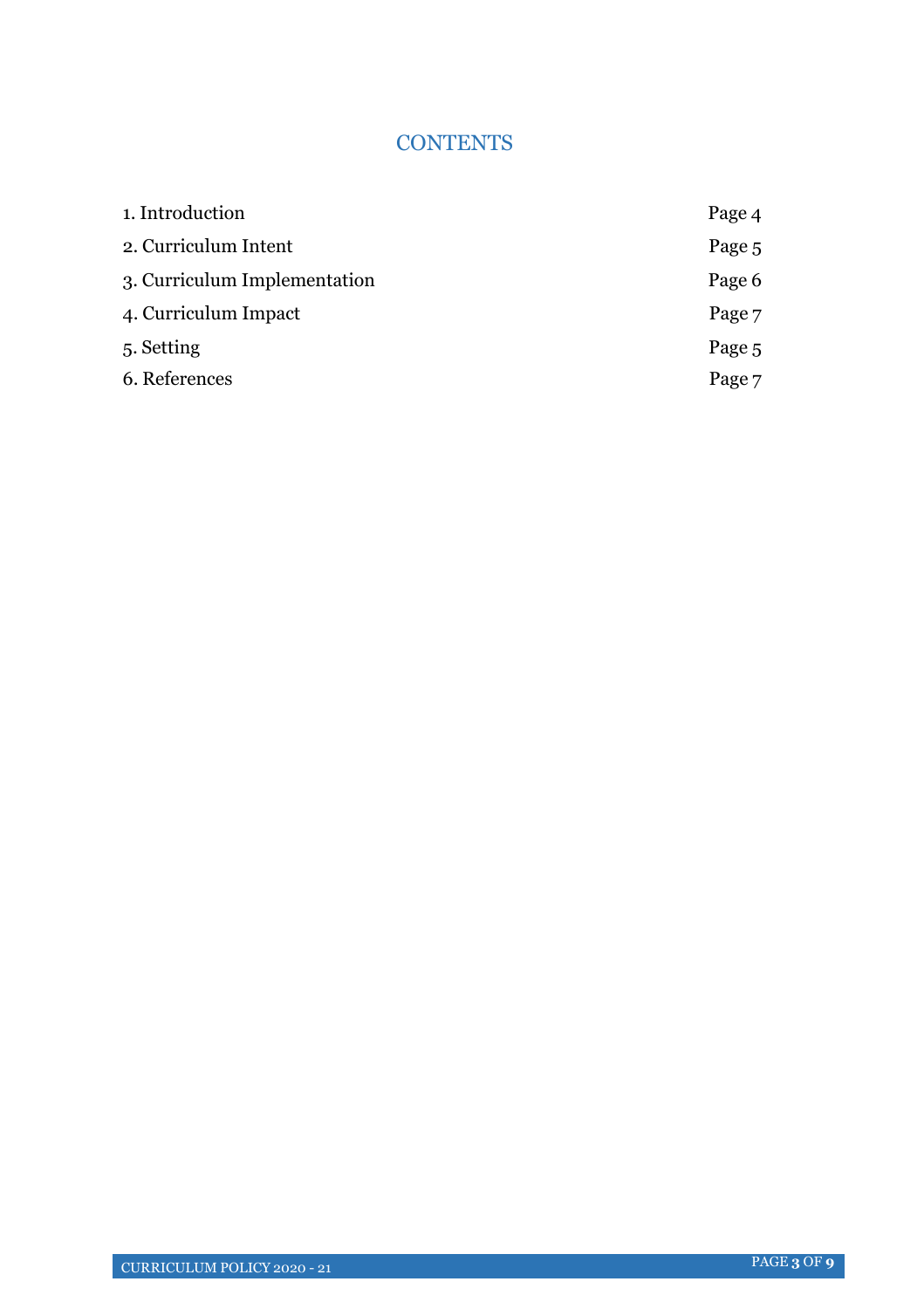#### **Introduction**

The overarching aim of Ark Boulton Academy's curriculum is to provide all our pupils with the best possible life chances. Ark Boulton pupils will become articulate and confident young adults, whilst securing the best academic outcomes. We will provide opportunities to develop outstanding character for which they will be recognised in society as compassionate, charitable, and self-disciplined young adults who will have the humility to be role models for generations to follow, in service to:

- Looking after their families.
- Becoming role models for younger generations.
- Upskilling a community.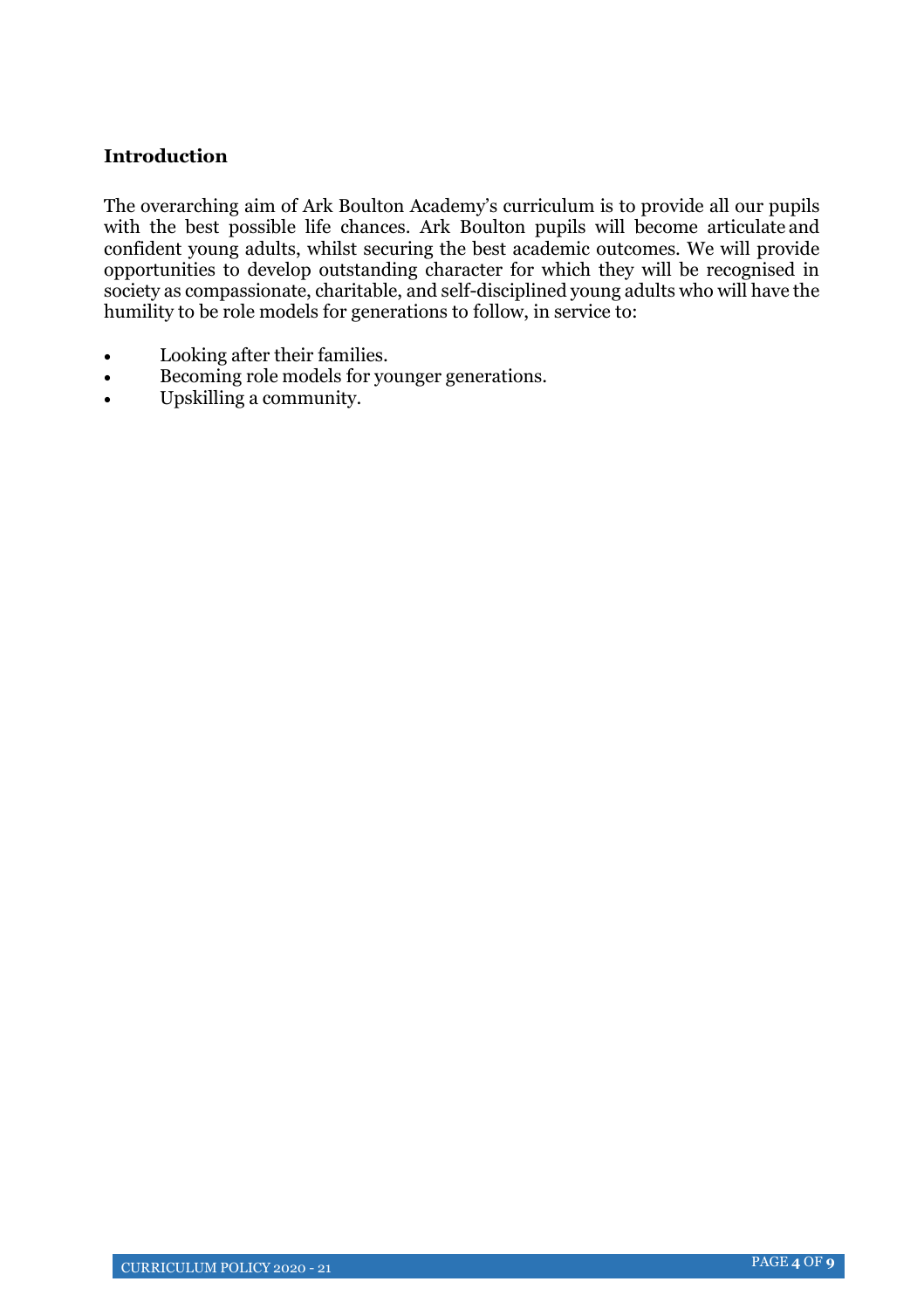#### CURRICULUM INTENT – What we want to do:

For our pupils to be successful in life, we believe they need to be excellent readers with a wide-ranging vocabulary: have a sense of their place within the world they live; experiences to make sense of it; and the confidence to make virtuous decisions. For this reason, our curriculum aims to ensure that our pupils can assuredly transition to the next stage of their education be that from Key Stage 2 to Year 7; from Lower School to Upper School and onwards to either Post 16 education or a career of their choice:

We recognise that knowledge is the pathway to skills and therefore creativity, critical thinking and problem solving. Our curriculum is knowledge rich and intends to:

- 1. Provide a solid foundation in reading, writing and mathematics. When pupils build firm foundations in English and mathematics, they find it easier to access the wider curriculum.
- 2. Enable all students to participate in the study of the national Key Stage 3 curriculum, in its' entirety.
- 3. Provide pupils with the language and confidence to discuss their learning and to listen with intent to the views and opinions of others.
- 4. Ensure pupils understand the importance of their physical health and nutrition so that they can take care of their mental health and wellbeing.
- 5. Ensure pupils will secure a range of strategies that increase their independence and provide them with the organisational skills that will enable them to be successful in both education and beyond.
- 6. Build concepts sequentially and revisit key concepts over time to support pupils in developing and practicing the knowledge needed to access subjects in later years and make sense of new learning (Clark, Sweller, Kirschner, 2012, Anders, Ericsson, Peak; 2016).
- 7. Provide appropriate support when necessary because we understand that not all pupils have the same prior knowledge, and some pupils need to catch up.
- 8. Using low stakes assessment and individual teacher planning, we adapt our Learning Journeys to ensure that pupils are able to bridge the content gap that had occurred during lockdown.
- 9. Provide a broad range of academic and personal development experiences which includes a character education programme that teaches our pupils to conduct themselves in a virtuous manner.
- 10. Enable all of our teachers to be teachers of: character, reading, SEND, and subject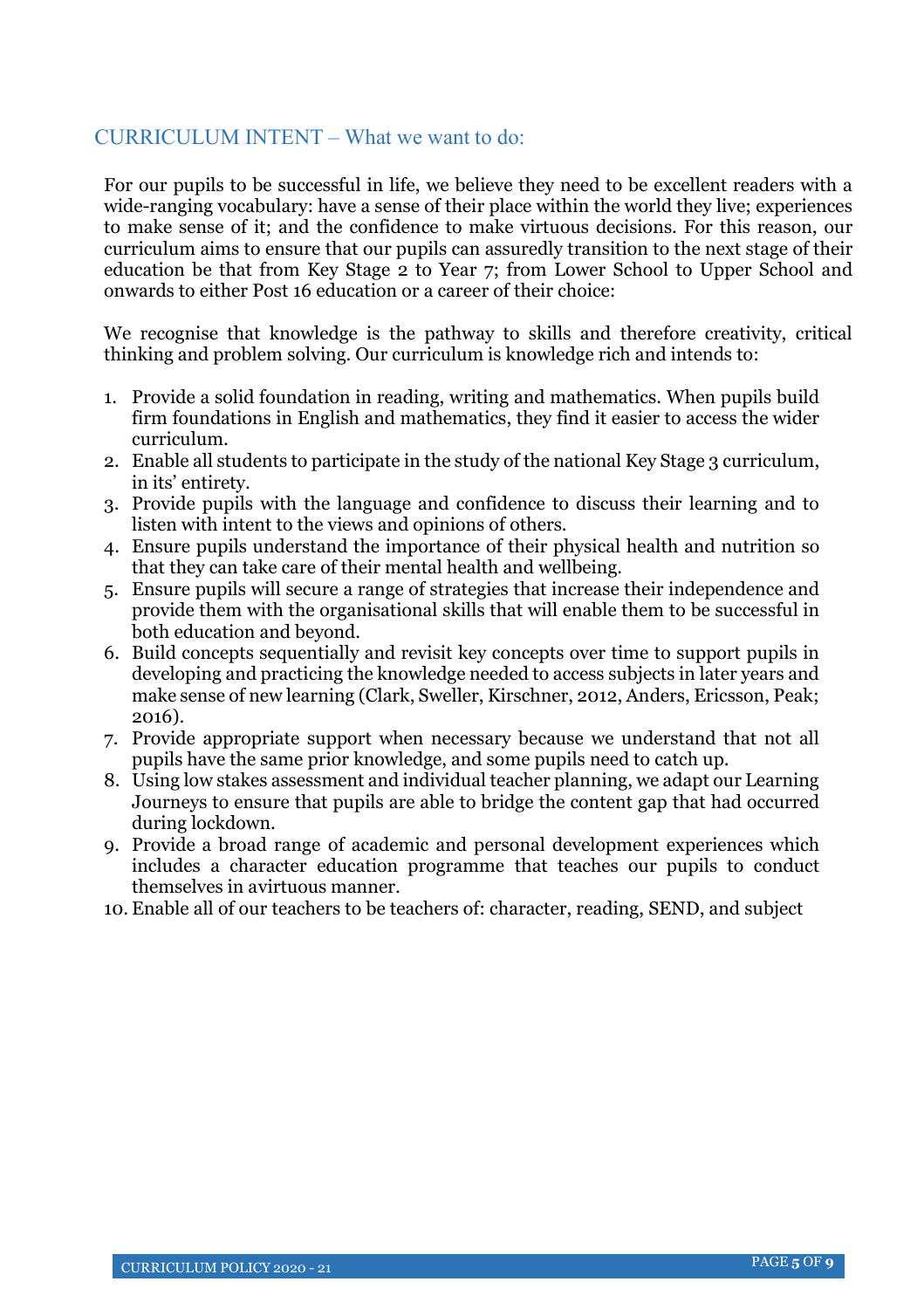#### IMPLEMENTATION – How we do this:

The academy virtues are powerful threads that are exploited and woven into the school's architecture. They provide a vocabulary which is used to cultivate excellent moral character, supporting improved student behaviours and the implementation of the curriculum.

To support this, teacher development is at the heart of our approach to implementation (Robinson, 2011). As such:

- Teachers use 'Pupil Passports' and 'Intellectual Preparation' to ensure that lessons are planned to meet the needs of their pupils. This is informed by a sequenced 'Learning Journey' that considers the composite and component parts of knowledge and practice needed for each unit.
- We meet teachers where they are (Bambrick-Santoyo, 2016). Teachers in the early stage of their careers are supported through 1:1 coaching and a personalised development programme.
- Teachers develop their subject and pedagogical knowledge through regular collaborative opportunities and thoughtful use of time across character, reading, SEND and subject.
- Teachers intellectually prepare for lessons both as individuals and within their teams to identify misconceptions, plan re-teach and recognise trending errors (Rosenshine, 2010; Coe et al., 2014).
- Teachers are encouraged to become Key Stage experts as the most effective teachers have a deep knowledge of their subject (Coe et al., 2014).

#### **Through this, lessons are structured to:**

- Support a strong start with clear routines (Lemov, 2015). Teachers apply a range of signature strategies to maintain a strong climate for learning, these include: 'Economy of language', 'What to Do', 'Be Seen Looking', '100%', 'Do it Again' and 'Cold Call'.
- Enable the completion of an opening 'DNA' (Do Now Activity) to support students in making connections and activating prior knowledge.
- Include a clear exposition using modelled examples of 'What Great Looks Like' (Hattie, 2015). Intellectual Preparation supports teachers here, because the thinking processes and key content is already visible (Kirschner and Hendrick, 2020).
- As part of this, vocabulary is explicitly taught, where required and pupils may further develop their ideas through turn and talk.
- Support teachers to use questioning to check for understanding (Rosenshine, 2010). Over time, formative assessment and extended writing is used to identify and address gaps in knowledge and transfer new learning to long term memory.
- Allow teachers to intentionally monitor (INMO) to understand how well pupils have attained the knowledge and skills from the teacher exposition to make progress in lessons. Over time, an assessment rhythm is usedto quality assure the effectiveness of the curriculum and its delivery.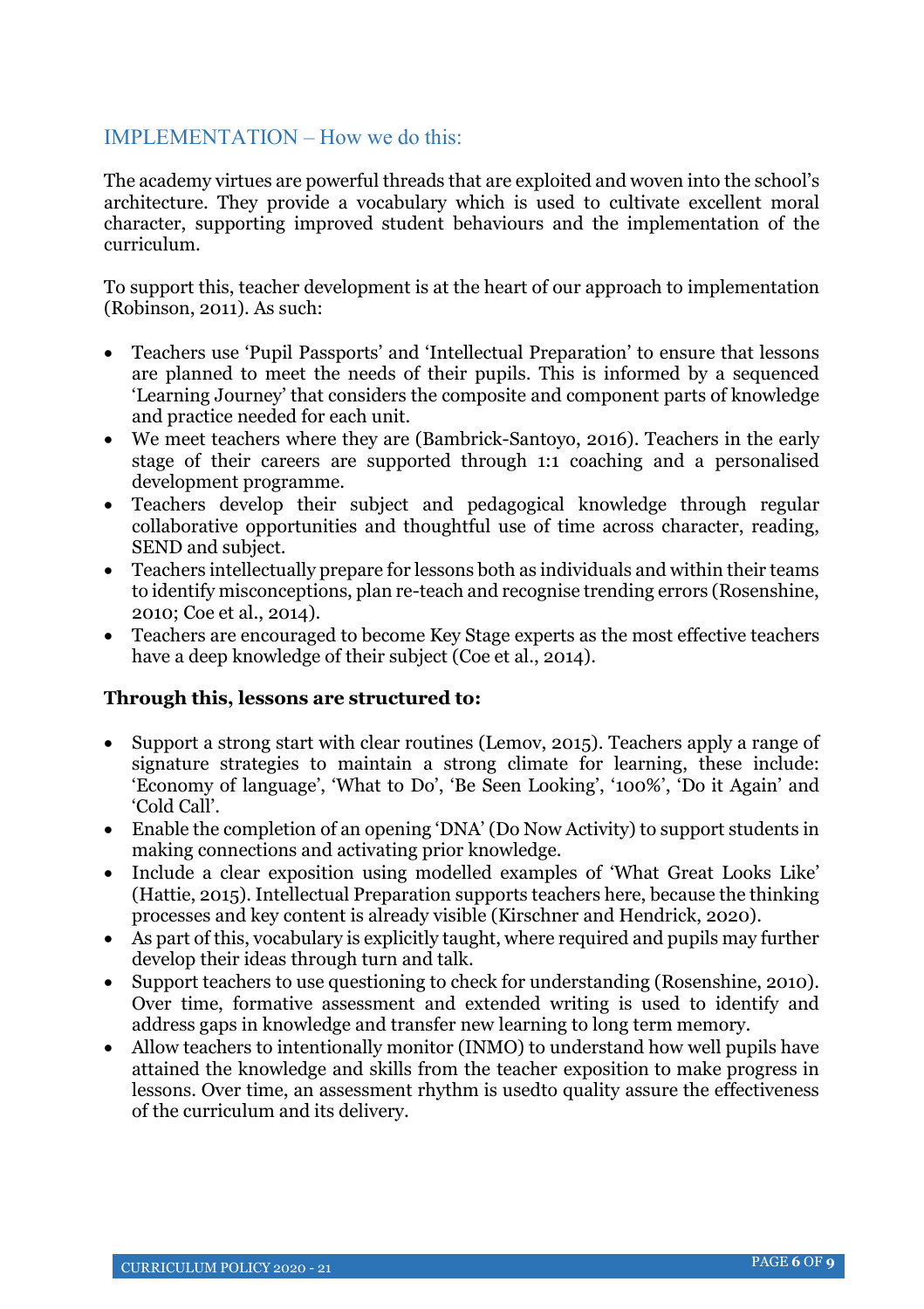### IMPACT – How we are doing and how we get better

We evaluate our curriculum through co-planning, learning walks, observations, analysis of summative data, book looks, pupil progress meetings and stakeholder voice.

The impact of the curriculum is seen through:

- the increase in the knowledge of our pupils.
- What our pupils retain and what they remember.
- the effect experiences have on our pupils; and

We continually assess our curriculum's impact by analysing:

- 1. The quality of the work in our pupils' books.
- 2. The progress and attainment of our pupils in their assessments.
- 3. How well our pupils behave and attend.
- 4. How well our pupils read.
- 5. How well they can describe what they have learnt.
	- a. Our pupils successfully moving to the next stage of their education or to a career of their choice.
	- b. Participation of our pupils in the activities and enrichment opportunities we provide.
- 6. Our NGRT and subject outcomes data.